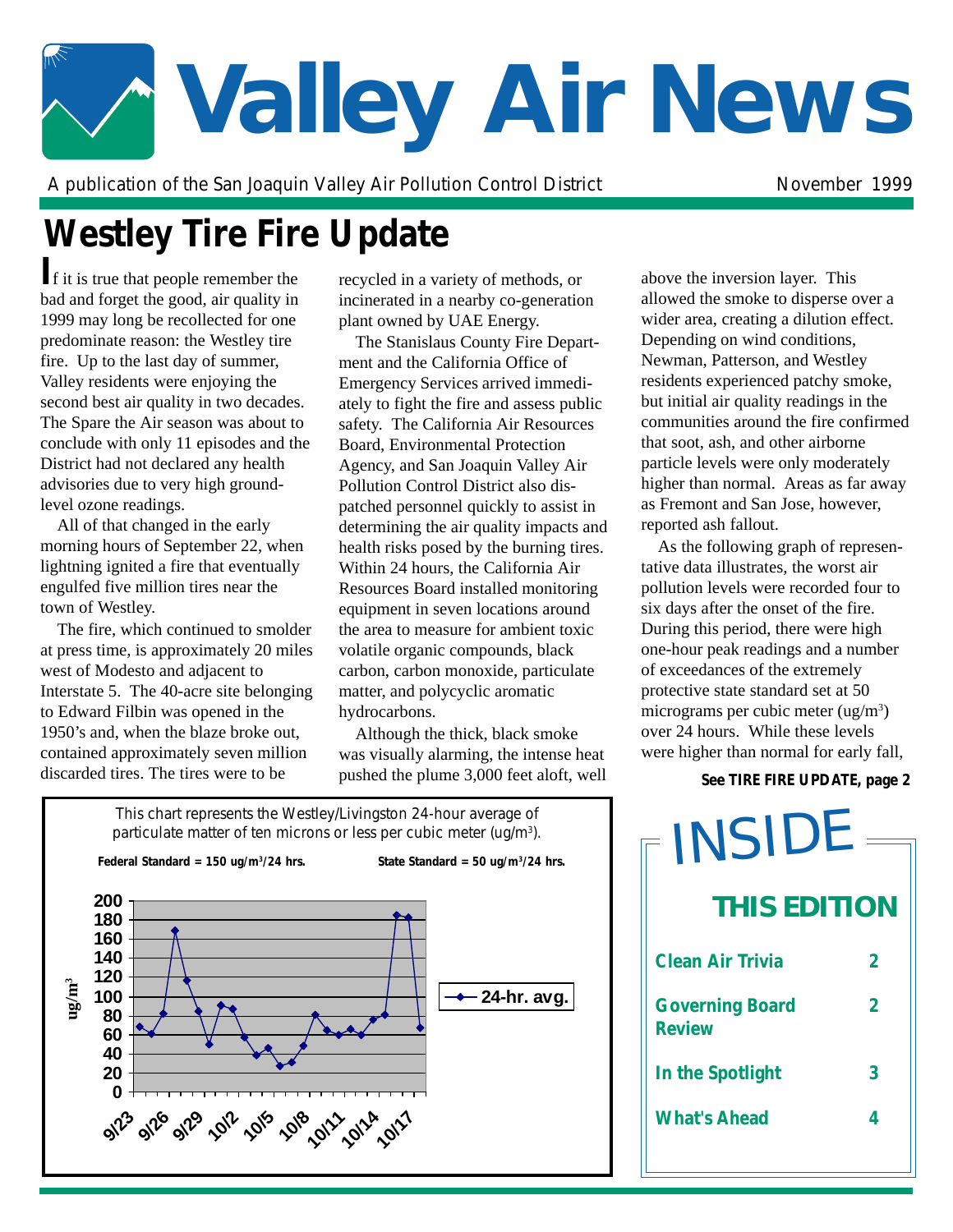## **GOVERNING BOARD REVIEW**

#### **Following is a summary of actions taken at the October 14 Governing Board meeting:**

- **E** Recommendations of Governing Board review ad hoc subcommittee to evaluate existing procedures for the Remove Program.
- **E** Verbal report regarding the California Air Resources Board (ARB) Board Meeting.

#### **The Board also approved a number of items on the consent calendar, including:**

- Admendment to Rule 4661 (Organic Solvents) to correct rule deficiencies cited by EPA in order to make the rule fully approvable for the State Implementation Plan (SIP).
- Contract amendment No. 2 with R&W Software for programming support for the Permit Administration System.
- Amendments to REMOVE program grant award contract, as follows:
	- Approved and authorized execution of Amendment No. 1 to the REMOVE Program Contract #97-027 with California State University, Stanislaus to extend the term of the contract to March 1, 2000.

#"#"#

 **November No Governing Board Meeting Scheduled**

*Clean Air*

## Tr iv ia

*Did you know? That the San Joaquin Valley Air Basin is 250 miles long and is shaped like a narrow bowl?* <u>-----------------</u>

# **The District Participates in Ozone Study**

District will participate in the Central **B**eginning next summer, the California Ozone Study (CCOS) to gain a better understanding of the amount, types, and placement of ozone precursors in the Valley.

The study is a regional, cooperative venture between the California Air Resources Board, Bay Area, Sacramento, and San Joaquin Valley Air Districts, and other, smaller air quality agencies. It is being done in order to attain the current federal and state one-hour ozone standards and the new, more stringent eight-hour standard.

Many types of meteorological and pollutant assessments will be conducted during CCOS, both at groundlevel and high aloft. The data will assist in understanding the formation of ground-level ozone within the region. The study will pay special

## **Training for CAPP Scheduled for 2000**

**T**training sessions for certified air permitting professional candidates will be conducted January 24-27, 2000 at the Valley Air District's Central Region Office, 1990 E. Gettysburg Avenue, Fresno.

All CAPP candidates must submit a complete CAPP application form to the District by December 31, 1999. Class assignments will be based upon the date the completed application is received.

An application form can be obtained by calling (559) 230- 6000, or by faxing your request to (559) 230-6061. Any comments or questions may be addressed to George Heinen at San Joaquin Valley Air Pollution Control District, 1990 E. Gettysburg Avenue, Fresno, CA, 93726-0244 or by phone at (559) 230-5909.

attention, however, to determining the amount ozone of transported into Central California from other areas. To measure the transport of these pollutants, aircraft, meteorological ballons, and radar profilers will be deployed to supplement the equipment used in the existing measurement networks of the Districts and the CARB. Once the data is collected, it will be archived and readied for use in the analyses and modeling of ozone within Central California. These models will be crucial in determining the amounts and types of emissions reductions needed to achieve the ozone health standards.

To reduce costs, the CCOS will use some of the equipment from the California Regional Particulate Air Quality Study that will be conducted from December 1, 1999 through January 31, 2001.

## *TIRE FIRE UPDATE Continued from page 1*

they were not unduly alarming and did not frequently exceed the federal standard of  $150 \text{ ug/m}^3$  over 24 hours.

It is important to remember that a number of other factors not associated with the fire may have contributed to higher levels of particulate matter. These included agricultural and construction activities, as well as natural causes. A fact illustrated during the second week of October, when particulate matter levels increased once again due in part to a number of grass and wild fires around the state.

To obtain more detailed information on air pollution levels around the tire fire, the public may log onto www.co.stanislaus.ca.us/tirefire. Additionally, Valley residents may obtain air quality readings and regional forecast for the entire District by calling 1-800-766-4463. This information is updated daily after 4 p.m.